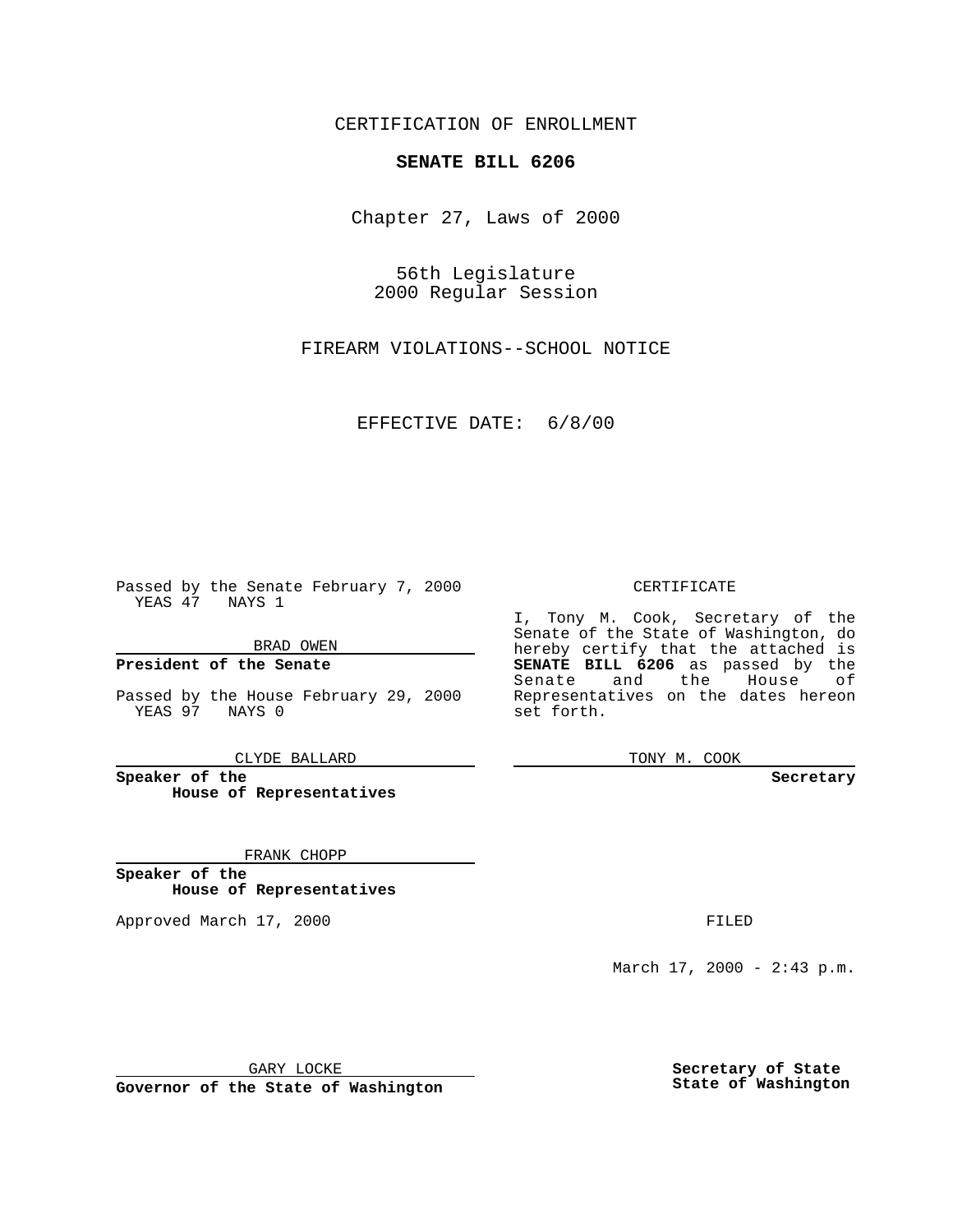# **SENATE BILL 6206** \_\_\_\_\_\_\_\_\_\_\_\_\_\_\_\_\_\_\_\_\_\_\_\_\_\_\_\_\_\_\_\_\_\_\_\_\_\_\_\_\_\_\_\_\_\_\_

\_\_\_\_\_\_\_\_\_\_\_\_\_\_\_\_\_\_\_\_\_\_\_\_\_\_\_\_\_\_\_\_\_\_\_\_\_\_\_\_\_\_\_\_\_\_\_

Passed Legislature - 2000 Regular Session

### **State of Washington 56th Legislature 2000 Regular Session**

**By** Senators Spanel, Gardner, Kohl-Welles, Jacobsen, Prentice, Fairley, Wojahn, Goings, Costa, McAuliffe, Haugen, Winsley and Kline

Read first time 01/10/2000. Referred to Committee on Education.

 AN ACT Relating to notification to schools of firearm violations by 2 students; and amending RCW 13.04.155.

BE IT ENACTED BY THE LEGISLATURE OF THE STATE OF WASHINGTON:

 **Sec. 1.** RCW 13.04.155 and 1997 c 266 s 7 are each amended to read as follows:

 (1) Whenever a minor enrolled in any common school is convicted in adult criminal court, or adjudicated or entered into a diversion agreement with the juvenile court on any of the following offenses, the court must notify the principal of the student's school of the disposition of the case, after first notifying the parent or legal guardian that such notification will be made:

(a) A violent offense as defined in RCW 9.94A.030;

(b) A sex offense as defined in RCW 9.94A.030;

(c) Inhaling toxic fumes under chapter 9.47A RCW;

(d) A controlled substances violation under chapter 69.50 RCW;

(e) A liquor violation under RCW 66.44.270; and

 (f) Any crime under chapters 9.41, 9A.36, 9A.40, 9A.46, and 9A.48 RCW.